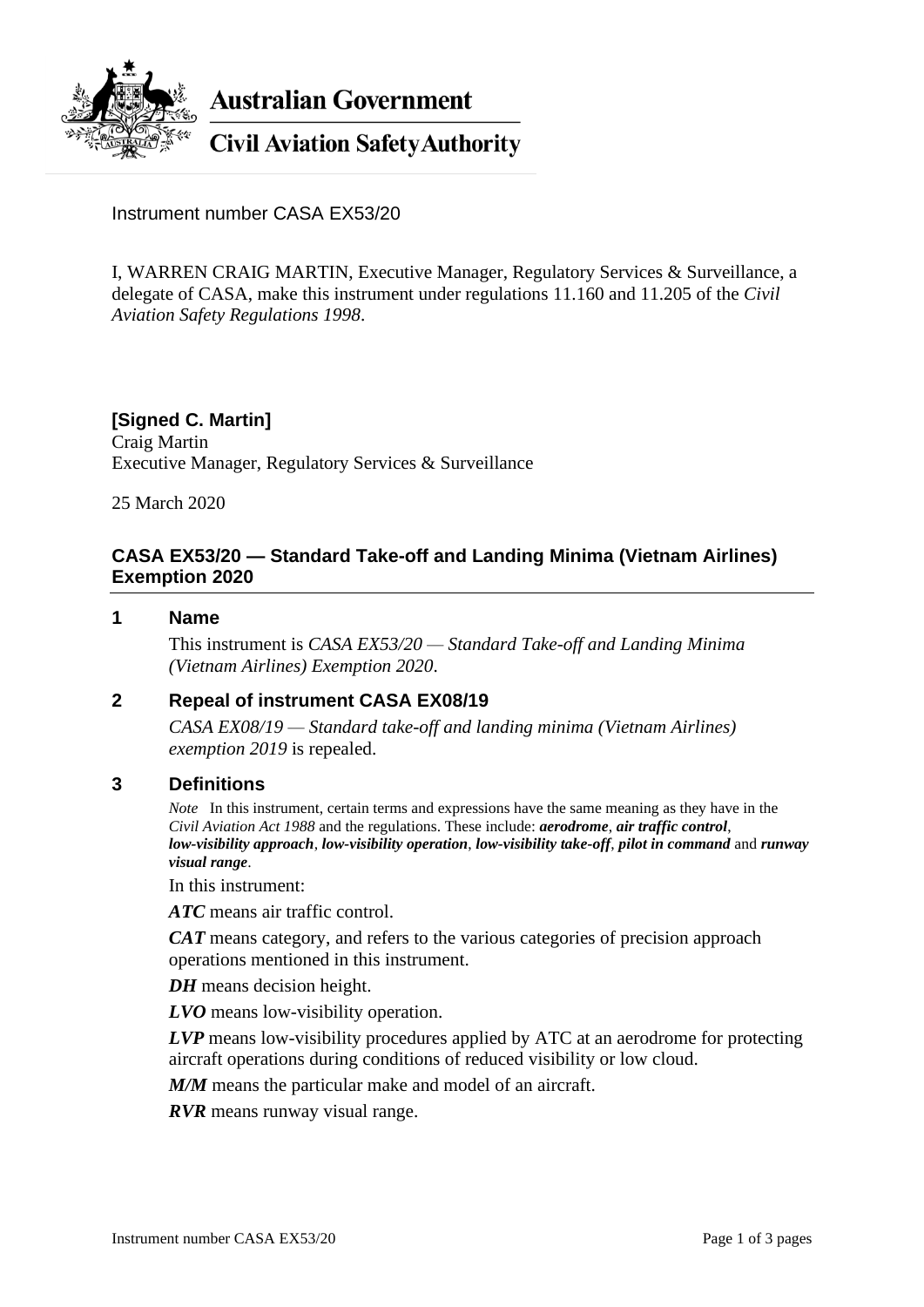# **4 Application**

This instrument applies in relation to Vietnam Airlines of Vietnam, ARN 538100 (the *exempted operator*), if:

- (a) the exempted operator conducts a flight to or from an aerodrome in any of the following kinds of aircraft (the *aircraft*): A350-900, B787-9, A330-200, B787-10; and
- (b) ATC at the aerodrome has informed the pilot in command of the aircraft that LVP are in force.

## **5 Exemptions**

- (1) The exempted operator is exempt from compliance with subregulations 257 (3) and (4) of CAR in relation to the flight.
- (2) The pilot in command of the aircraft is exempt from compliance with subregulations 257 (3) and (4) of CAR in relation to the flight.

## **6 Conditions**

- (1) It is a condition of the exemption in subsection 5 (1) that the exempted operator ensures compliance with the requirements mentioned in subsection (3).
- (2) It is a condition of the exemption in subsection 5 (2) that the pilot in command of the aircraft ensures compliance with the requirements mentioned in subsection (3).
- (3) The requirements are:
	- (a) the aircraft must comply with the meteorological minima for LVO and associated requirements set out in Schedule 1; and
	- (b) the requirements for LVO mentioned in Schedule 2.

# **7 Repeal of this instrument**

This instrument is repealed at the end of 28 February 2023.

# **Schedule 1 Operating minima for LVO**

#### **Low-visibility take-off minimum**

1 An aircraft of a kind mentioned in column 1 of Table 1 must not conduct a low-visibility take-off from the aerodrome if the reported RVR for the take-off is less than the meteorological minimum mentioned in column 2 of the Table.

#### **Table 1: Low-visibility take-off minimum**

| <b>Aircraft M/M</b>                 | Meteorological minimum |
|-------------------------------------|------------------------|
| $\alpha$ (column 1)                 | $\alpha$ (column 2)    |
| A330-200, A350-900, B787-9, B787-10 | $150 \text{ m}$        |

## **Low-visibility approach minima**

- 2 An aircraft of a kind mentioned in column 1 of Table 2, when conducting a low-visibility approach operation mentioned in column 2 of the Table for the purpose of landing the aircraft:
	- (a) has the RVR meteorological minimum mentioned in column 3 of the Table for the low-visibility approach operation; and